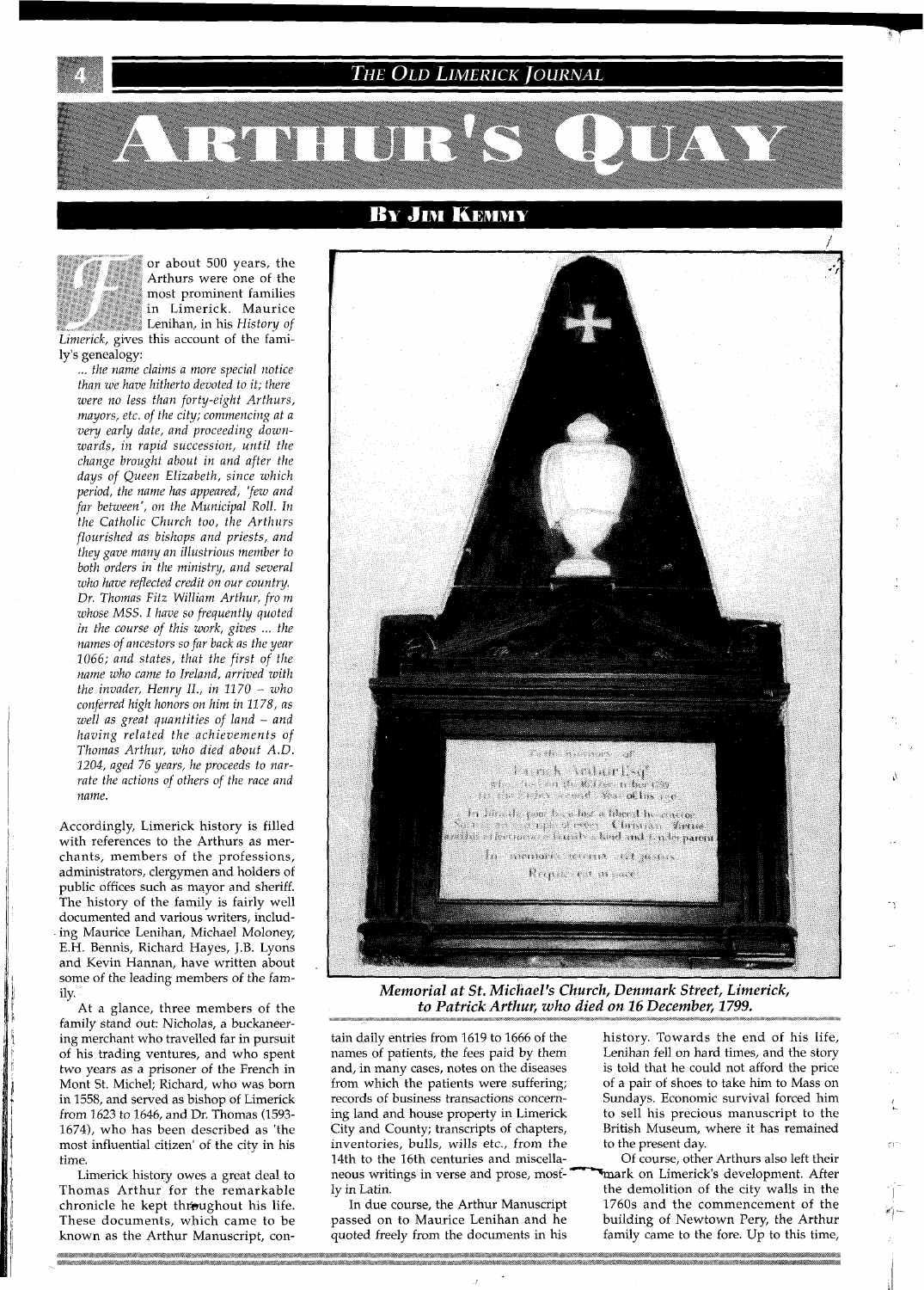# **CHRISTMAS EDITION**



*From a painting of Arthur's Quay, circa 1860, by Charles Mills.* 

this part of Limerick was a slobland and was subject to regular flooding when the Shannon overflowed. Maurice Lenihan has described the area before Newtown Pery was built:

*Meadows and corcgsses then occupied the grounds down to the water's edge. Captain Creagh, an old and highly respectable gentleman, who dijd some*   $years$  ago in Cashel, informed me in *1851, that he remembered shoofing snipe*  in Patrick Street, on the ground on *which the houses on which the office of the 'Reporter and Vindicator' is one are built* - *that the ground in question was a marsh which the tide covered, and that it was unfit for building on when he was a boy.* 

In his article, 'Arthur's Quay', published in the Journal of the Old Limerick Society in December, 1946, E.H. Bennis wrote:

**~~~~~~e~~m~~\w~hT~e~~~"~B~~~~w~~~~s"%s,e~<~\*~~A~~~aaw,w~~"e"~,,"<e,~e~~~~,~w,A~~~~~ ,w,~,w~~"~s~e;~~,~~A~~~v~~"~~~~~"e~~~~~~w~~"~:,~~A~A"\*~~\*~ ,\*W, ,w~w,~w,~a~<S\*<e<e,ve,~Y~~Bm~**  ... *the Arthurs, with commendable enterprise, undertook the developing of this waste land. They built a quay for the double purpose of carrying out this development scheme and the berthing of their ships. They laid out streets and lanes and named them after themselves. Francis Street and Patrick Street after Francis and Patrick Arthur and Ellen Street after their sister. Prominent was the fine row of residential houses* ... *erected on the quay facing the river. These houses at once became the popular residences of the elite and wealthy of both the English and Irish towns. Their position* 



Selling turf at Arthur's Quay, circa 1900.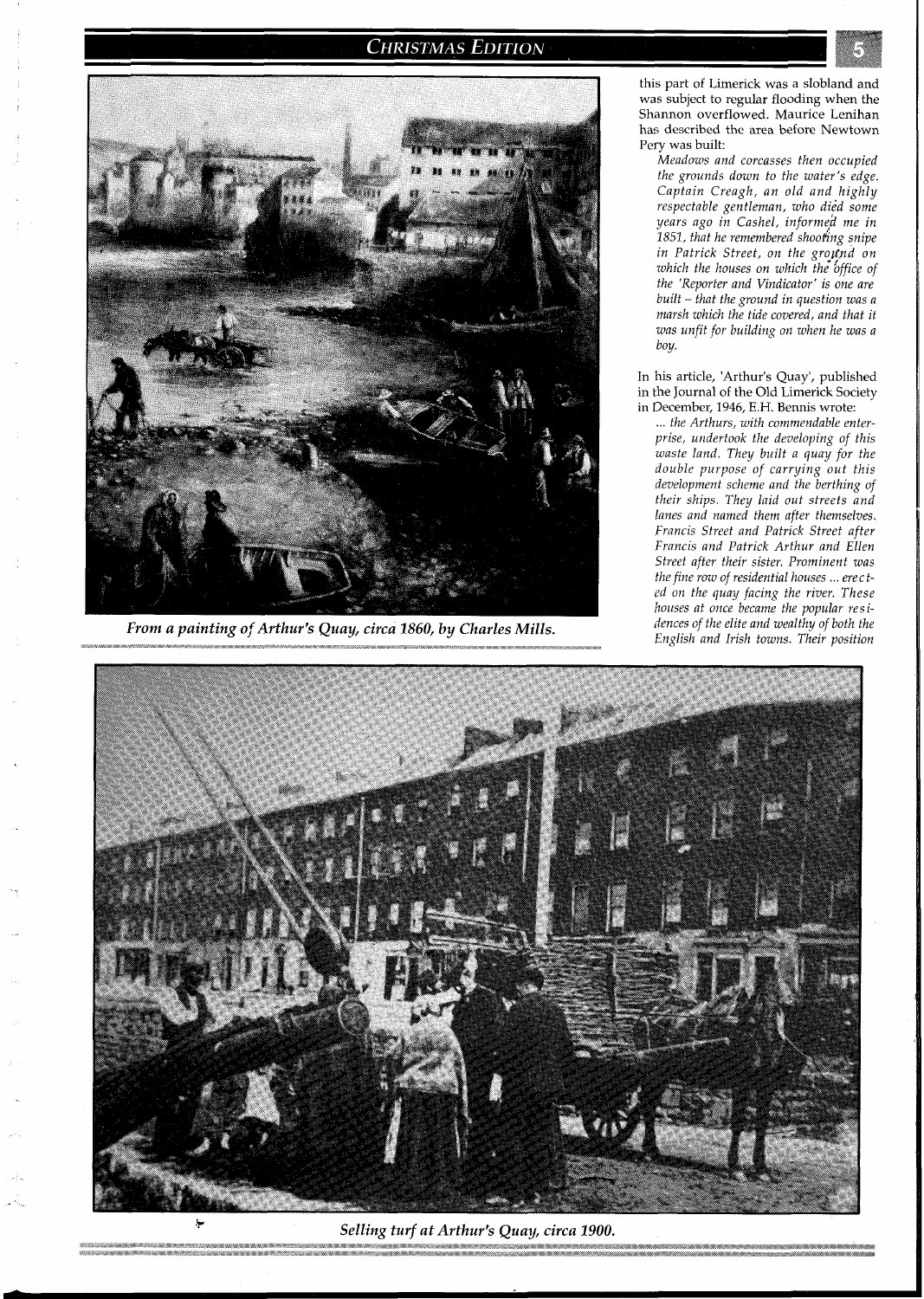## The Old Limerick Journal



Arthur's Quay, 1913.

*was superb, looking out on the River Shannon, which, when the tide was in, looked like a beautifil lake, or, when out, there was the musical roar of the cataract of the Curragour Falls. The quay itself was enlivened with sailing skips continually coming and going. Across the river (there were no rows of houses then on the Clare side), the view stretched right away over woods and hills to the beautiful old country mansion of the Arthurs at Glenomara, backed by the Broadford hills and the great horseshoe forest reaching nearly to the mountain top.* 

*The houses were built to get the full benefit of the afternoon sun, and, when viewed from the Clare side on a summer afternoon, presented a fiery red no artist could do full justice to.* 

The building of the Arthur's Quay houses did not go unrecognised in the local press. At a time when hours were long and wages small, the Limerick masons seized on the opportunity to increase their earnings. Though the quay itself had been built by Patrick Arthur and completed in 1773, the house-building project had been undertaken by Francis Arthur, who hit back by placing the following advertisement in the *Limerick Journal* on Monday, 7 March, 1791:

#### **MASONS WANTED**

*Mr. Francis Arthur finding notwithstanding the great advance given in wages to the masons of this city they have again associated themselves, and have formed Neui Laui, to lay builders under greater inconvenience. Mr.*  Arthur, as one, is determined not to sub*mit to it* -. *He rs now ready to contract, by the perch, with good masons, for the building of 3 houses and offices in front of Arthur's Quay. The masons finding all manner of attendance* - *the materials being delivered on the quay.*  Country masons will meet every protec-

*tion and encouragemenf.* 

The dispute was resolved and the houses completed. On Monday, 20 June, 1791, Francis Arthur again advertised in the *Limerick Journal:* 

### **ARTHUR'S QUAY**

*Mr. Francis Arthur will let the house, between the houses taken by Sober Hall Esq., and Wm. Holland Esq. in front of the quay: it is nearly complete with locks, grates and chimney pieces, and ready for the reception of a family, uiifh coachhouse, yard and stable for four horses. The rent is 40 guineas a year, witkout a fine, at the option of the tenant.* 

The houses were duly let and Arthur's Quay became one of the city's most attractive residential areas for the merchant princes. Development works and other changes continued in the surrounding district. Lenihan records that in April, 1846, 'the sum of £600 was offered to Mr. O'Hara, as assignee of Mr. Arthur, for his interest in the Commercial Buildings, and accepted, for a Town Hall for the meetings of the Corporation, etc., instead of the Exchange in the English town'. He further relates that, on 30 October, 1846, a 'memorial for the ban of £10,000 to Lords of Treasury for embankment of Arthur's Quay, and erection of places for corn markets, etc.,' was announced.

However, by the time Maurice Lenihan came to write his history, further changes had taken place in Arthur's Quay, and the houses had ceased to be fashionable for the merchants, who had moved on to other parts of the city and county. Lenihan records: 'Men of enterprise had already begun to take ground and to build; one was Mr. Patrick Arthur, merchant, who built a Quay, which soon became a fashionable part of the city, ("Arthur's Quay" is now, 1865, occupied only by petty dealers and turf-vendors)'.

During the latter part of the nineteenth century and the early decades of the present century, turf became synonymous with the quay. Kevin Hannan has written:

*I will remember the time the quiet waters at Arthur's Quay became once again ruffled and agitated by the movement of many small river craft-hookers, yawls and not a few nondescript vessels, all heavily laden with turf. This was in 1926, during the great general strike in England, and all coal supplies to this country were suspended. Long before fhe emergence of Bord nu Mona, and the only alternative fuel was peat* - *better known as 'turf'* - *but, due to the transport difficulties of the time (there was little or no road transport of fuel over long distances), this was hard to come by. The only turf supplies regularly available in very limited quantities were those which were brought into the city fro m Annaholty bog in Castleconnell by donkey and pony carts, and hawked about the streets and lanes at five sods for tuppence.* 

*The great strike was, therefore, an illwind that blew good for someone* - *this time the impoverished small-holder of south-west Clare, who had little else of the world's goods than an abundance of turf, and no way of turning it into cash. With the unexpected and unprecedented demand for their hard-won harvest fro m the bogs, every suitable vessel along the estuary between Kilrush and Labasheeda was brought into service to sail up in the tide with its precious cargo to Arthur's Quay (this tinre Honan's Quay was also referred to as 'Arthur's Quay),where hundreds of eager buyers lined the quays. Though it was a sellers' market, the turf was sold at sixpence a kish (a large basket). This trade lent great colour and ani-* . *mation to the historic old place, and the noisy, crowded scenes were reminiscent*  of its palmy days. The turf was trundled  $\widetilde{a}$ way, mainly to the working class dis-

*tricts, in every kind of wheeled device, box-cars (now seldom seen), old prams*